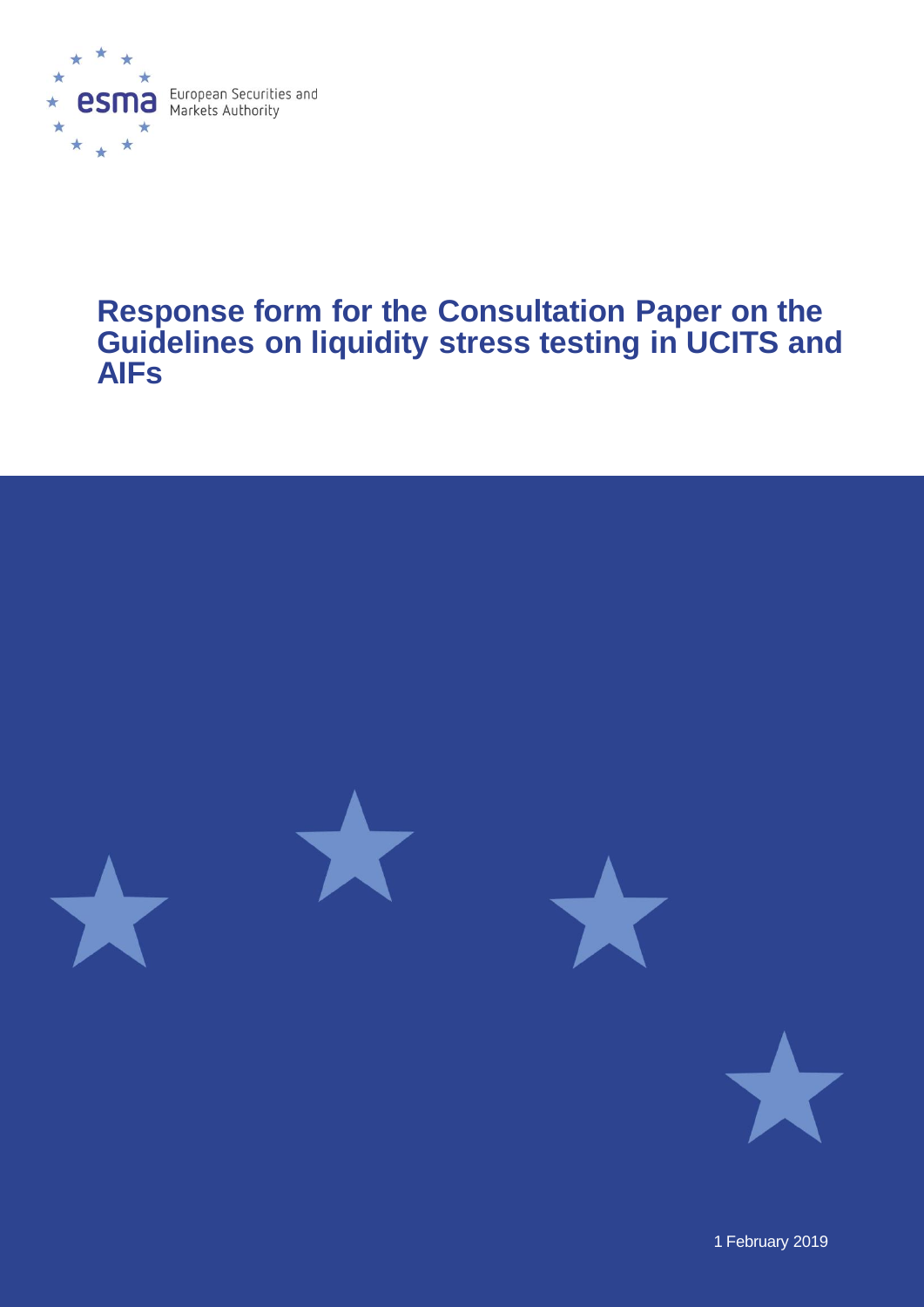



# **Responding to this paper**

ESMA invites comments on all matters in this paper and in particular on the specific questions in Annex I. Comments are most helpful if they:

- respond to the question stated;
- indicate the specific question to which the comment relates;
- contain a clear rationale; and
- describe any alternatives ESMA should consider.

ESMA will consider all comments received by **1 April 2019**.

All contributions should be submitted online a[t www.esma.europa.eu](http://www.esma.europa.eu/) under the heading 'Your input - Consultations'.

## **Instructions**

In order to facilitate analysis of responses to the Consultation Paper, respondents are requested to follow the below steps when preparing and submitting their response:

- Insert your responses to the questions in the Consultation Paper in the present response form.
- Please do not remove tags of the type <ESMA\_QUESTION\_LST\_1>. Your response to each question has to be framed by the two tags corresponding to the question.
- If you do not wish to respond to a given question, please do not delete it but simply leave the text "TYPE YOUR TEXT HERE" between the tags.
- When you have drafted your response, name your response form according to the following convention: ESMA\_LST\_nameofrespondent\_RESPONSEFORM. For example, for a respondent named ABCD, the response form would be entitled ESMA\_LST\_ABCD\_RE-SPONSEFORM.
	- Upload the form containing your responses, **in Word format**, to ESMA's website [\(www.esma.europa.eu](http://www.esma.europa.eu/) under the heading "Your input – Open consultations").

## **Publication of responses**

All contributions received will be published following the close of the consultation, unless you request otherwise. Please clearly and prominently indicate in your submission any part you do not wish to be publically disclosed. A standard confidentiality statement in an email message will not be treated as a request for non-disclosure. A confidential response may be requested from us in accordance with ESMA's rules on access to documents. We may consult you if we receive such a request. Any decision we make not to disclose the response is reviewable by ESMA's Board of Appeal and the European Ombudsman.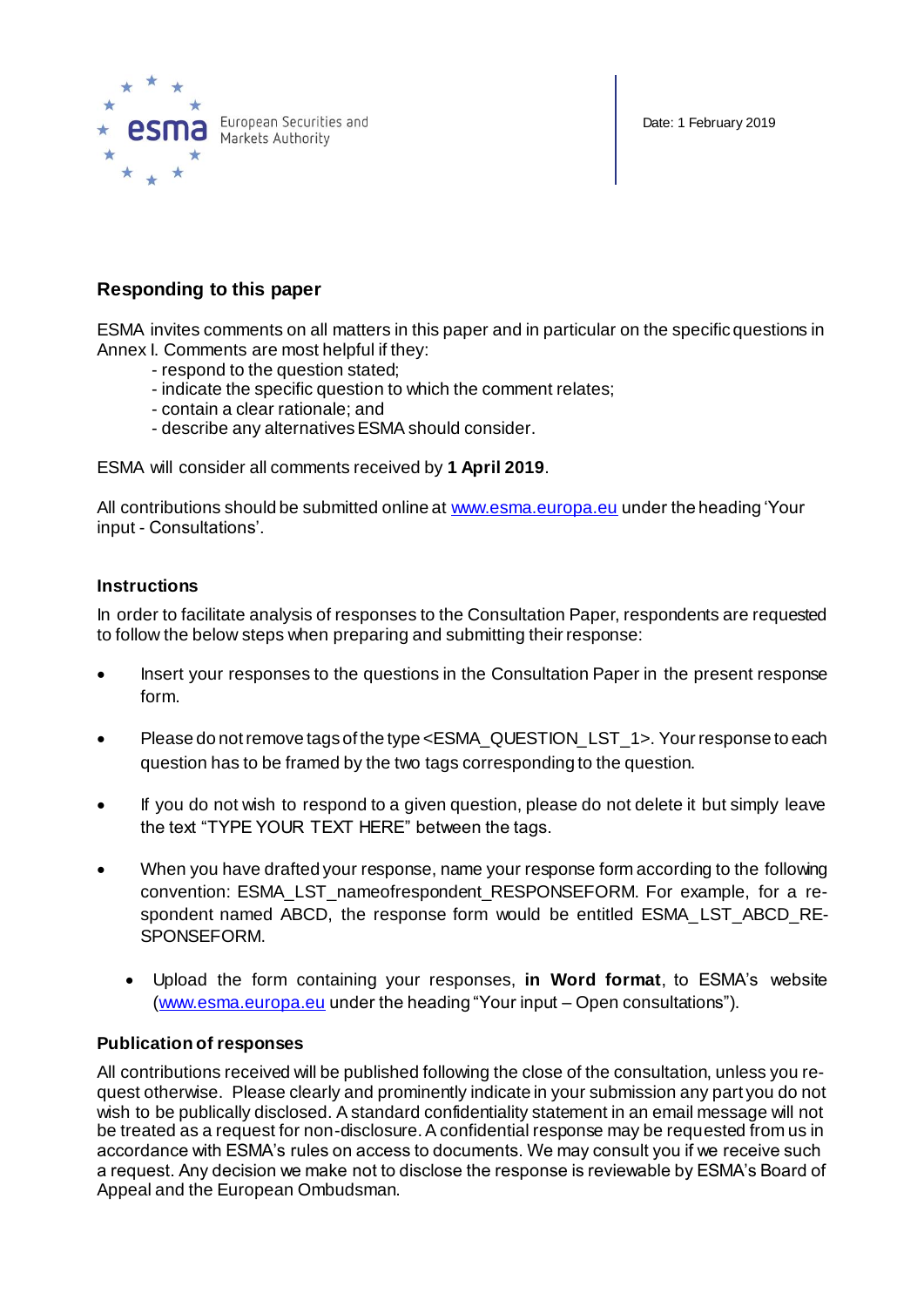

## **Data protection**

Information on data protection can be found a[t www.esma.europa.eu](http://www.esma.europa.eu/) under the heading Legal [Notice.](http://www.esma.europa.eu/legal-notice)

# **Who should read this paper?**

The main stakeholders to whom these guidelines would apply are managers of UCITS and EU AIFMs as well as EU depositaries overseeing UCITS and EU AIFs. The paper will also be of interest to trade associations, investors and consumer groups relating to UCITS and EU AIFs.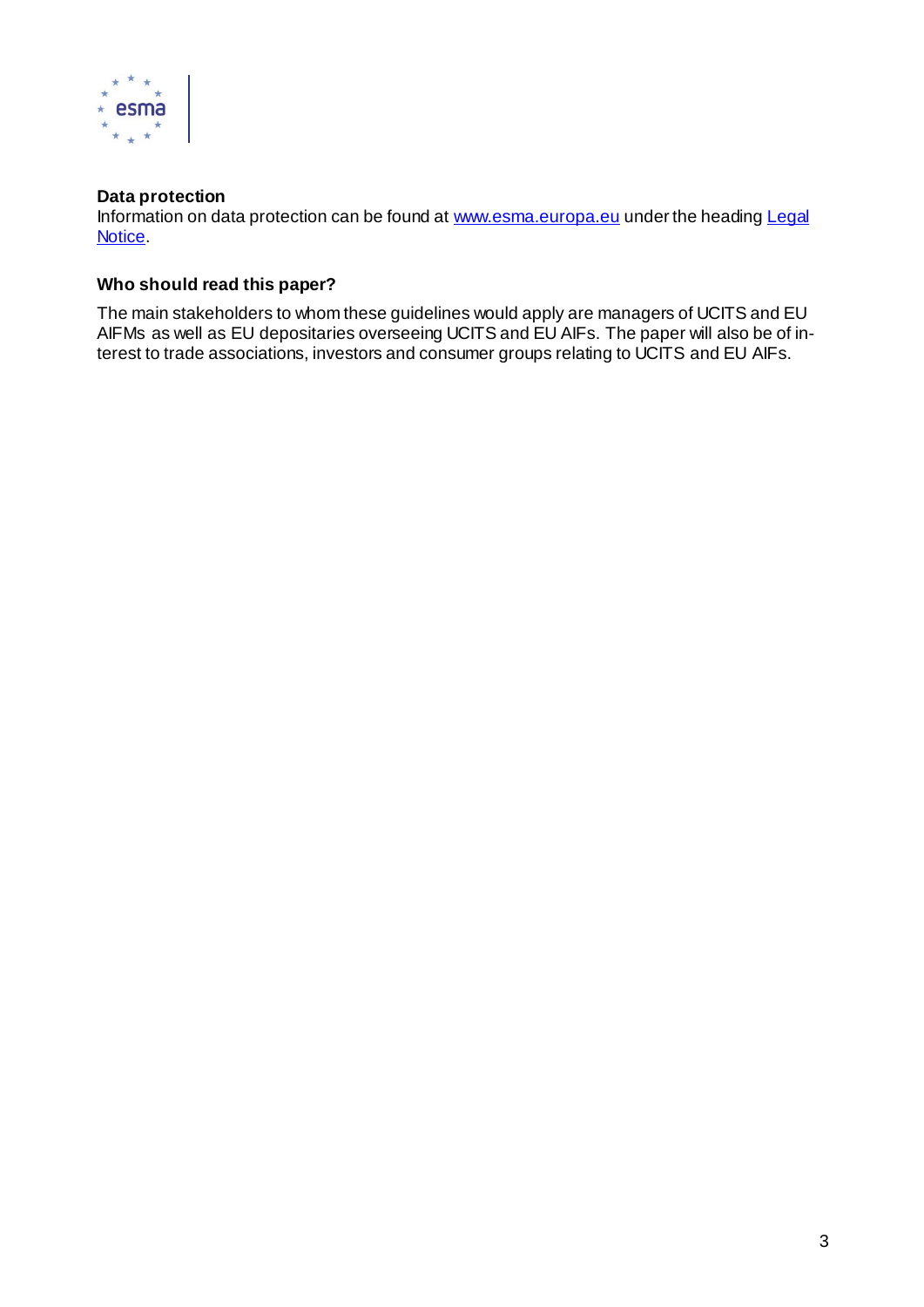

# **General information about respondent**

| Name of the company / organisation   | <b>MSCI</b>                       |
|--------------------------------------|-----------------------------------|
| Activity                             | Other Financial service providers |
| Are you representing an association? |                                   |
| Country/Region                       | International                     |

## **Introduction**

## *Please make your introductory comments below, if any:*

## <ESMA\_COMMENT\_LST\_1>

MSCI appreciates the opportunity to offer these comments to the European Securities and Markets Authority ("ESMA") in response to the consultation on draft guidelines on liquidity stress testing in UCITS and AIFs. We support ESMA's goals to establish common guidelines on the stress testing part of the liquidity risk management program of UCITS and AIFs. We thank ESMA for the opportunity to provide our perspective on the proposed guidelines.

MSCI is an independent provider of research-driven insights and tools for institutional investors. We have deep expertise in the areas of risk and performance measurement that is based on more than 40 years of academic research, real-world experience and collaboration with our clients.

Our broad product line supports clients' needs across all major asset classes and provides them with a consistent way of looking at risk and performance from front to middle office. We have a highly flexible business model that enables clients to select the individual products and services they need and integrate them into their own investment processes and methodologies. Our line of products and services includes indexes, analytical models, data, real estate benchmarks and ESG research. We serve 99 of the top 100 largest money managers, according to the most recent P&I ranking.

MSCI is an independent provider with no Asset Management company nor Bank within its corporate structure. MSCI has been actively engaged in research on the subject of liquidity risk management since 2009 and licenses sophisticated liquidity risk analytics to market participants to support both risk management and regulatory compliance activities (e.g., SEC, UCITS, Form PF). MSCI's views on the subject of liquidity risk is the result of a decade long research on the subject, focused on model innovation and regulatory applicability and they have also been informed by the feedback we have received from the asset managers who utilize our liquidity risk management tools.

<ESMA\_COMMENT\_LST\_1>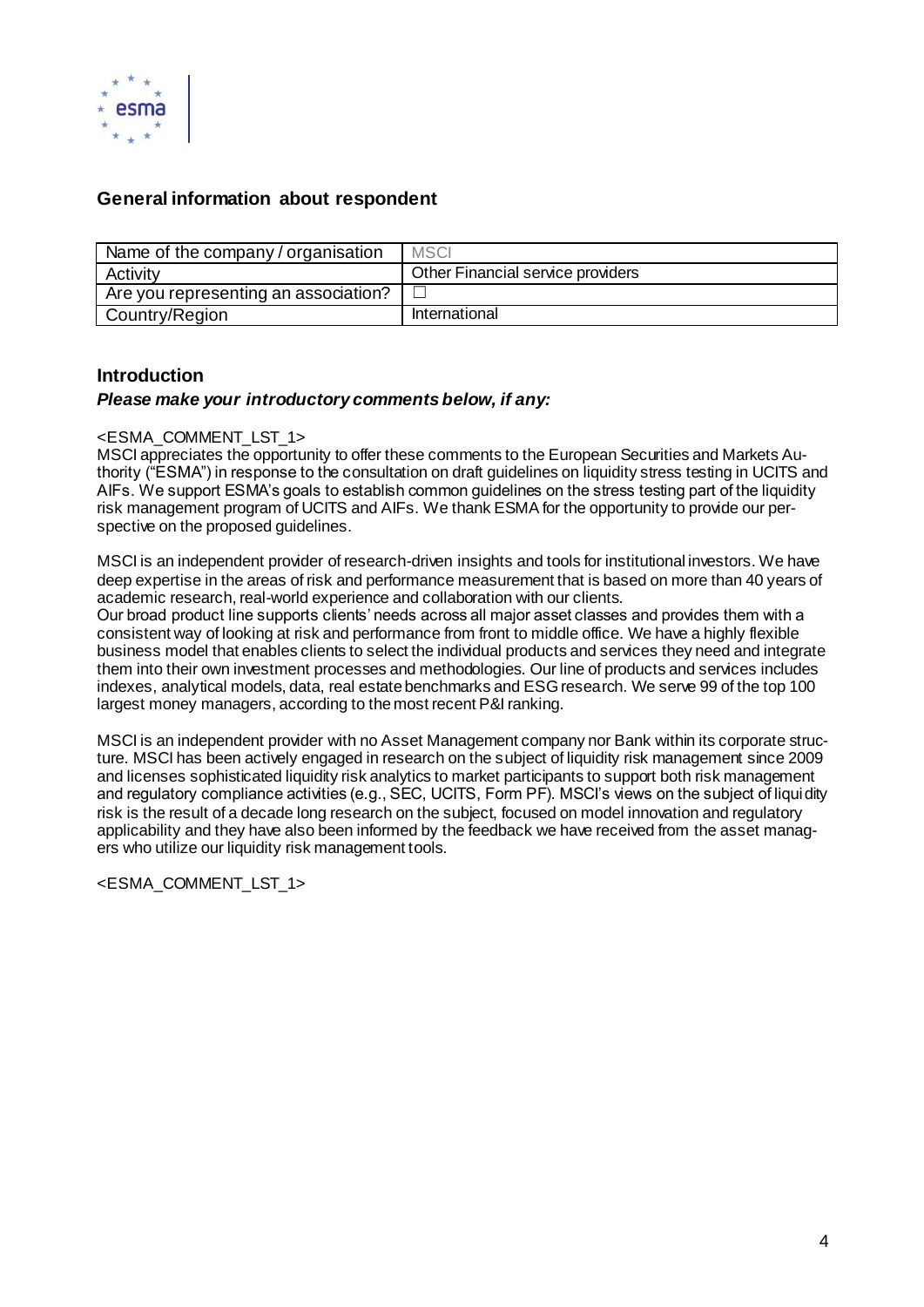

**Q1 : What additional costs and benefits would compliance with the proposed Guidelines bring to the stakeholder(s) you represent? Please provide quantitative figures, where available.**

<ESMA\_QUESTION\_LST\_1> TYPE YOUR TEXT HERE <ESMA\_QUESTION\_LST\_1>

> **Q2 : Do you agree with the scope of these Guidelines? Should certain types of funds be explicitly excluded from these Guidelines? Should MMFs remain in-scope of these Guidelines?**

<ESMA\_QUESTION\_LST\_2> TYPE YOUR TEXT HERE <ESMA\_QUESTION\_LST\_2>

> **Q3 : Is additional clarity required regarding the scope of these Guidelines? Is additional clarity required regarding the meaning of 'nature, scale and complexity' of a fund? Are there circumstances in which it would, in your view, be inappropriate for a UCITS to undertake LST?**

<ESMA\_QUESTION\_LST\_3> TYPE YOUR TEXT HERE <ESMA\_QUESTION\_LST\_3>

> **Q4 : What are your views on when the Guidelines should become applicable? How much time would managers require to operationalise the requirements of these Guidelines?**

<ESMA\_QUESTION\_LST\_4> TYPE YOUR TEXT HERE <ESMA\_QUESTION\_LST\_4>

> **Q5 : Do you agree with the proposed approach of setting out a list of Guidelines all funds should follow, and the provision of explanatory considerations to help managers comply with those overarching Guidelines? Do you see merit in including some of the explanatory considerations in the final Guidelines?**

<ESMA\_QUESTION\_LST\_5> TYPE YOUR TEXT HERE <ESMA\_QUESTION\_LST\_5>

## **Q6 : Do you agree with the proposed Guidelines? What amendments, if any, should ESMA make to its proposed Guidelines?**

<ESMA\_QUESTION\_LST\_6>

We give our high level opinion and suggestions to the guidelines in the answer to this question. We'll go into the details in answering more specific questions later in our response.

As noted in the introductory comments, MSCI supports ESMA's goals to establish common guidelines on liquidity stress testing and agrees most of the guidelines listed in the consultative document.

• Our first comment is related to point c) of Guideline 7, which connects the complexity of the LST model to the complexity of the fund's investment strategy. We believe that the liquidity model's complexity depends much stronger on the asset classes the fund is investing in. Thus, we suggest either explicitly listing other points "the complexity of the LST model, which should account for" part or stating that this is just one example.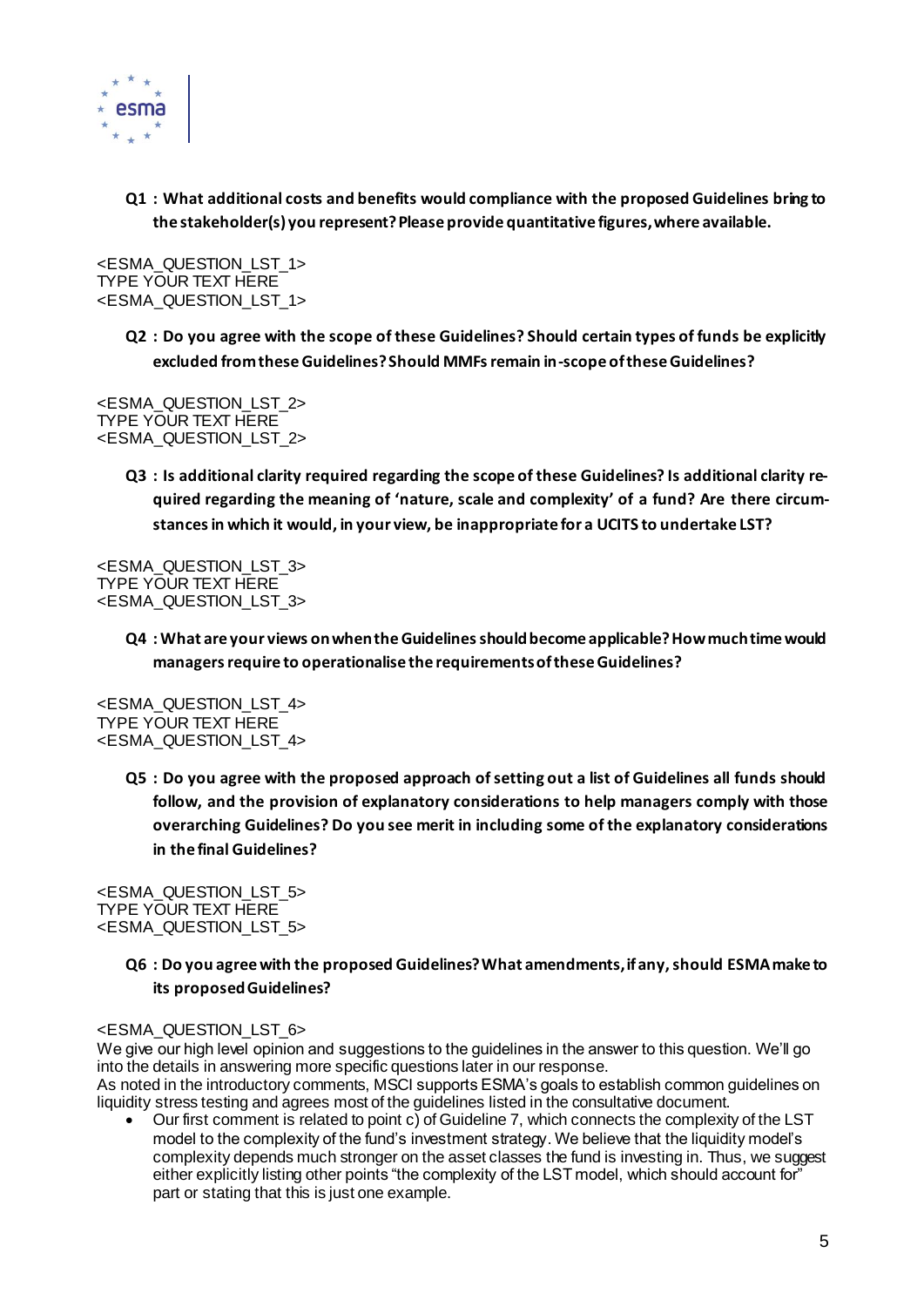

- We agree to point b) of Guideline 9 which states that managers should avoid unjustifiable reliance on third parties' LST models. We don't think, however, that this point should be connected to data availability. In practice, many fund managers will use third party liquidity models to conduct their LST since building such a model in-house often proves to be more expensive. The choice to rely on third party models is thus not solely connected to data availability this guideline refers too. We thus suggest ESMA to remove point b) from Guideline 9.
- We agree with the importance of combined asset and liability LST, in fact, we believe that this is the main LST funds should ultimately do. Separate asset and liability side stress tests are merely tools to properly build a combined LST. Since asset side liquidity shocks and extreme redemptions tend to happen at the same time, we suggest to further emphasise the importance of this stress and remove Guideline 14, which suggests that conducting it isn't always appropriate.

<ESMA\_QUESTION\_LST\_6>

#### **Q7 : Do you agree with the proposed explanatory considerationsregarding LST of fund assets?**

#### <ESMA\_QUESTION\_LST\_7>

In general, we believe that Section 6's explanatory considerations are sound. We particularly agree with ESMA to give flexibility to fund managers on the details of LST methodology. In the next paragraph, we list our comments related to this Section and indicate which paragraph of the consultative document these comments refer to.

- (General) Our first critical comment is related to multiple references on normal and stressed market conditions. We agree that fund's liquidity risk management programmes should adequately cover both, but the current guidelines' topic is stress testing and it's unclear to us what stress testing normal conditions means. For example, what should be the difference between a historical stress test applying the shocks to the European debt crisis on normal or stressed market conditions? We believe that ESMA should either further explain what normal conditions mean in the stress testing context or remove references to the normal condition and acknowledge that stress testing is by definition concerned with stressed market conditions.
- (Paragraph 25) We don't agree with the convex relationship between the transaction cost and trade size, most of the literature suggests that as trade size increases, the increase in transaction costs slows down, thus the relationship is concave. We agree to ESMA that transaction costs can be large for small, odd-lot trades, but we believe that modelling this phenomenon isn't necessary in a sound liquidity risk management program. The ultimate goal of the LST is to make sure fund managers understand their ability to meet redemptions in stressed market conditions and it's highly unlikely that too small trades will be a material problem in these situations. We suggest to
	- $\circ$  Remove any reference to the shape of the trade size transaction cost function
	- $\circ$  Explicitly mention that stress testing should consider the effect of liquidating large positions quickly
- (Paragraph 28) We believe that historical stress testing can be useful, but we suggest to emphasize even further the limitations of this type of stress tests, especially in markets where the market structure changed tremendously over the last years. For example, applying observed liquidity stresses during the internet/dotcom crisis to today's fixed income markets isn't very useful since the market changed fundamentally in the past 18 years.
- (Paragraph 30) This paragraph suggests that the average daily traded volume (ADV) is some kind of natural limit to the amount a fund manager can expect to trade in any asset in a single day. We strongly believe that ADV is not a good risk measure and ESMA shouldn't promote its usage. For example, in case of assets which don't trade every day (almost the entire fixed income universe), almost all the trades which do happen are larger than the long term ADV. We suggest to remove the reference to ADV from this paragraph.
- (Paragraph 32-33) See answer to Q10.

## <ESMA\_QUESTION\_LST\_7>

## **Q8 : What are your views on the requirement to undertake reverse stress testing, and the use of this tool?**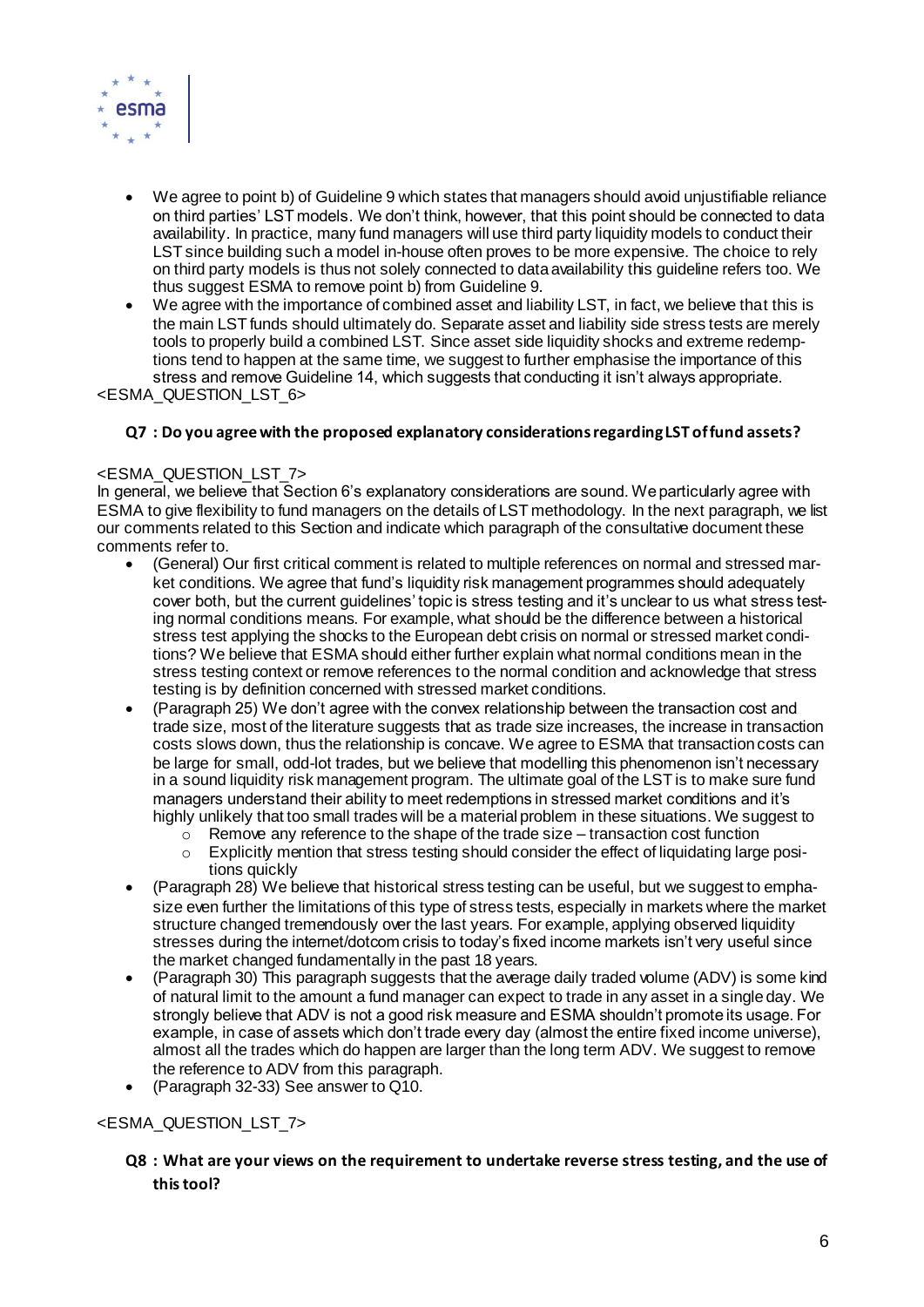

<ESMA\_QUESTION\_LST\_8> We support the usage of reverse stress testing and agree with ESMA on its potential benefits. <ESMA\_QUESTION\_LST\_8>

# **Q9 : Do you see merit in providing further considerationsfor managers on the use of data relevant to asset liquidity, particularly in circumstances when data is scarce?**

<ESMA\_QUESTION\_LST\_9> TYPE YOUR TEXT HERE <ESMA\_QUESTION\_LST\_9>

> **Q10 : Do you agree with ESMA's wording regarding the asset liquidation method used in the LST model? How would you describe the asset liquidation method used by you or the managers you represent?**

## <ESMA\_QUESTION\_LST\_10>

We support ESMA in bringing closer the asset liquidation method used in LST to the methods used by a fund's portfolio managers in reality. We agree that this exercise can potentially provide valuable insights into the liquidity of the fund. We propose, however, to explicitly require funds to perform LST using 'prorata' liquidation as well, especially for stress tests related to liquidation costs. To continue the example in paragraph 33, let's consider a hypothetical fund investing 20% of assets in Treasuries while 80% in illiquid real estate. If the LST allows the usage of Treasuries in the short term to cover sudden large redemptions and also allows a long time for portfolio managers to rebalance the portfolio, all stress tests done with this strategy will show a very rosy picture of the liquidation costs of this fund, even during stressed market conditions. While this might be the case (i.e. the 20% Treasury buffer might be indeed enough), we believe that there are other insights a portfolio manager could learn about potential transaction costs by assuming a forced pro-rata liquidation. Using pro-rata is less important for stress tests focusing on the liquidation time, since in that exercise, a single illiquid position could become the bottleneck and cause unrealistically long liquidation horizons for the entire portfolio.

<ESMA\_QUESTION\_LST\_10>

# **Q11 : Do you agree with ESMA's wording regarding 'second round effects'? What is your current practice regarding modelling 'second round effects'?**

#### <ESMA\_QUESTION\_LST\_11>

We agree with the definition and potential importance of second round effects, but point out that modelling such effects are significantly harder than any other requirement in the consultative document. To model these effects, fund managers should have assumptions on the behaviour of other funds and investors in general, which assumptions would be very hard, if not impossible, to validate. <ESMA\_QUESTION\_LST\_11>

# **Q12 : What are your views on the considerations on difficult to model parameters, such as price uncertainty? What is your current practice concerning this issue?**

<ESMA\_QUESTION\_LST\_12> TYPE YOUR TEXT HERE <ESMA\_QUESTION\_LST\_12>

> **Q13 : Do you agree with ESMA's considerationson LST in funds investing in less liquid assets? What amendments should be made to the proposed wording? Do you think that ESMA should outline additional and/or specific Guidelinesto be made in any other fund or asset types, such as ETFs?**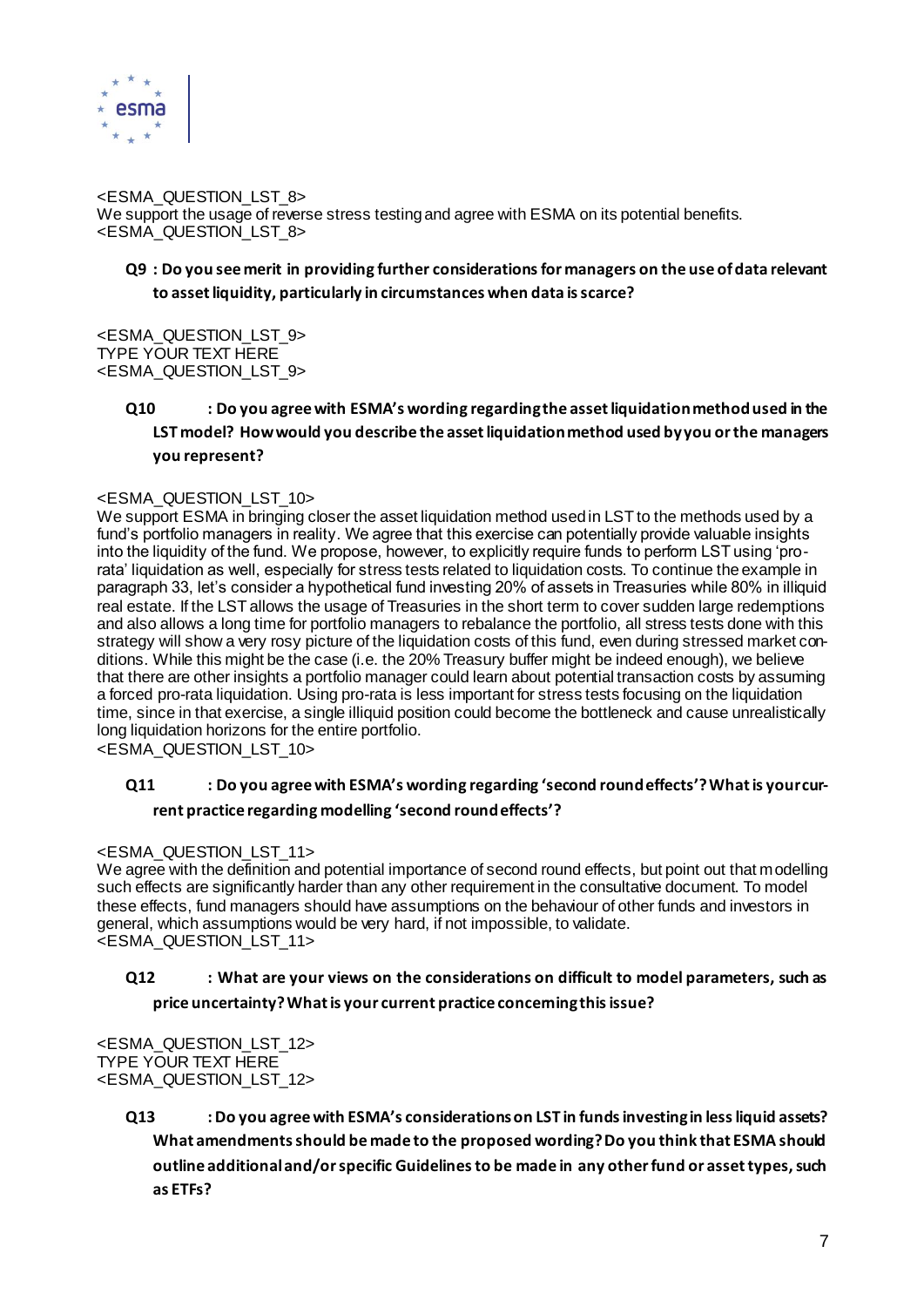

<ESMA\_QUESTION\_LST\_13> TYPE YOUR TEXT HERE <ESMA\_QUESTION\_LST\_13>

## **Q14 : Do you agree with the considerationsregarding LST on items on the liabilities side of a fund's balance sheet?**

<ESMA\_QUESTION\_LST\_14> TYPE YOUR TEXT HERE <ESMA\_QUESTION\_LST\_14>

# **Q15 : Do you agree with the considerationsspecifying the LST of redemptions and other types of liabilities may need to be considered distinctly, given a fund could potentially limit redemptions but not other sources of liquidity drain?**

#### <ESMA\_QUESTION\_LST\_15>

We agree with ESMA on this point, but point out another difference between redemptions and other types of liabilities: any effect of the latter will be borne by all investors and thus fairness between redeeming and remaining investors is not a problem for other liabilities. <ESMA\_QUESTION\_LST\_15>

## **Q16 : Do you agree with the requirement to reverse stress test items on the liabilities side of the fund balance sheet?**

<ESMA\_QUESTION\_LST\_16> TYPE YOUR TEXT HERE <ESMA\_QUESTION\_LST\_16>

# **Q17 : Do you agree with the requirement to incorporate investor behaviour considerations into the LST model 'where appropriate'? Are there cases which you believe it would not be appropriate, and should these be detailed in these Guidelines?**

<ESMA\_QUESTION\_LST\_17> TYPE YOUR TEXT HERE <ESMA\_QUESTION\_LST\_17>

# **Q18 : What do you think about ESMA's Guideline stating that managers should combine LST results on both sides of the balance sheet?**

<ESMA\_QUESTION\_LST\_18> As we pointed out in previous answers, we believe that conducting these stress tests in a combined way should be a mandatory part of any sound liquidity risk management program. <ESMA\_QUESTION\_LST\_18>

# **Q19 : What are your views on ESMA's Guideline that aggregated LST should be undertaken where deemed appropriate by the manager?**

#### <ESMA\_QUESTION\_LST\_19>

We think that it's very hard to imagine a fund where it's not appropriate to conduct this type of LST. For most funds, asset and liability side shocks will tend to happen at the same time and the LST exercise should reflect that.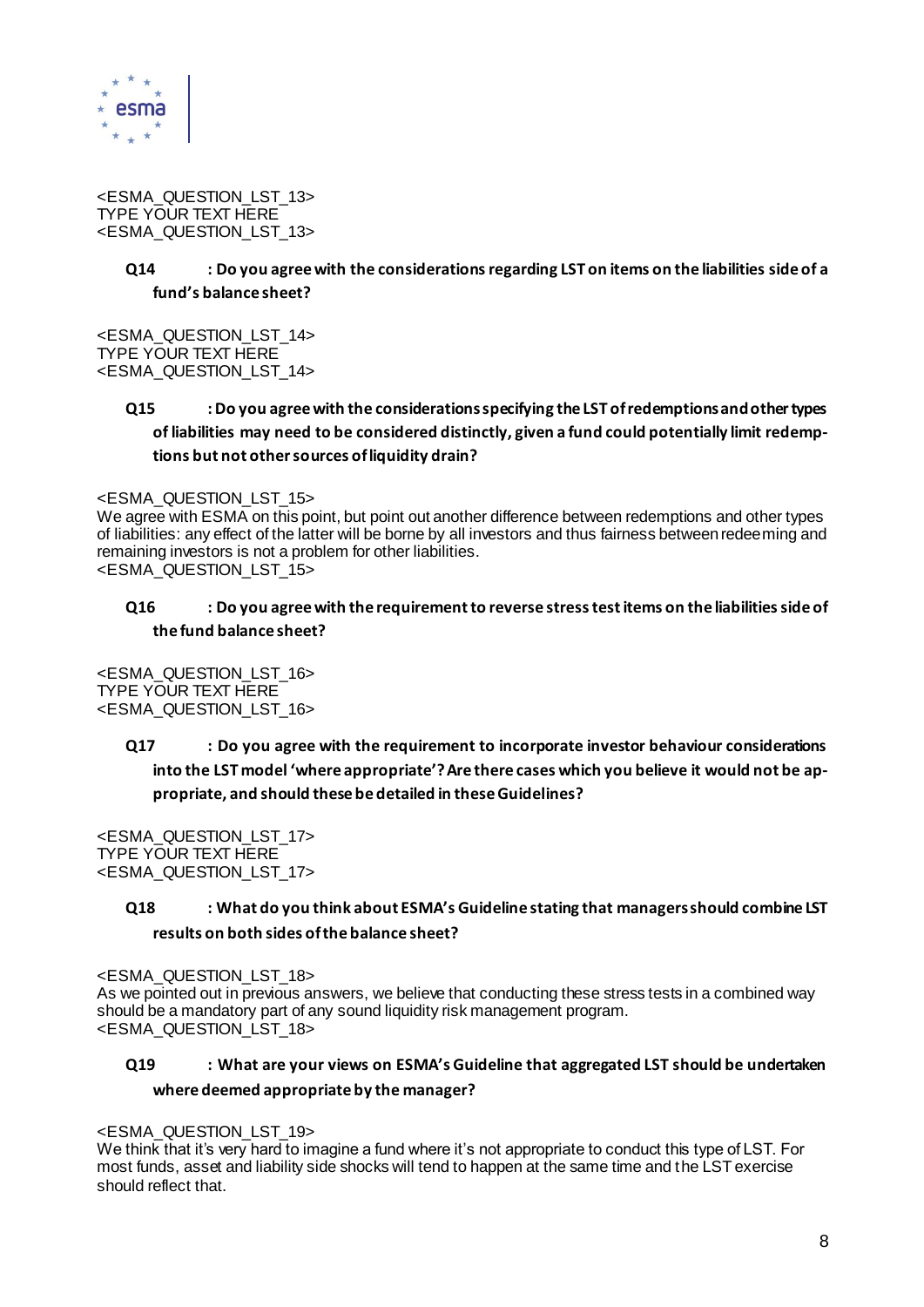

#### <ESMA\_QUESTION\_LST\_19>

#### **Q20 : What is your experience of performing aggregated LST and how useful are the results?**

<ESMA\_QUESTION\_LST\_20> TYPE YOUR TEXT HERE <ESMA\_QUESTION\_LST\_20>

## **Q21 : What are your views on ESMA's considerations concerning the use of LST during a fund's lifecycle?**

<ESMA\_QUESTION\_LST\_21> TYPE YOUR TEXT HERE <ESMA\_QUESTION\_LST\_21>

## **Q22 : What is your experience of the use of LST in determining appropriate investments of a fund?**

<ESMA\_QUESTION\_LST\_22> TYPE YOUR TEXT HERE <ESMA\_QUESTION\_LST\_22>

#### **Q23 : In your view, has ESMA omitted any key uses of LST?**

<ESMA\_QUESTION\_LST\_23> TYPE YOUR TEXT HERE <ESMA\_QUESTION\_LST\_23>

> **Q24 : Do you agree with ESMA's Guideline that LST should be undertaken in all cases annually, but that it is recommended to undertake it at least quarterly, unless a different frequency can be justified? What is the range of frequency of LST applied on funds managed by stakeholder(s) you represent?**

<ESMA\_QUESTION\_LST\_24> TYPE YOUR TEXT HERE <ESMA\_QUESTION\_LST\_24>

> **Q25 : Should ESMA provide more prescriptive Guidelines on the circumstances which can justify a more/less frequent employment of LST?**

<ESMA\_QUESTION\_LST\_25> TYPE YOUR TEXT HERE <ESMA\_QUESTION\_LST\_25>

## **Q26 : Do you agree that LST should be employed outside its scheduled frequency (ad-hoc) where justified by an emerging/imminent risk to fund liquidity?**

<ESMA\_QUESTION\_LST\_26> TYPE YOUR TEXT HERE <ESMA\_QUESTION\_LST\_26>